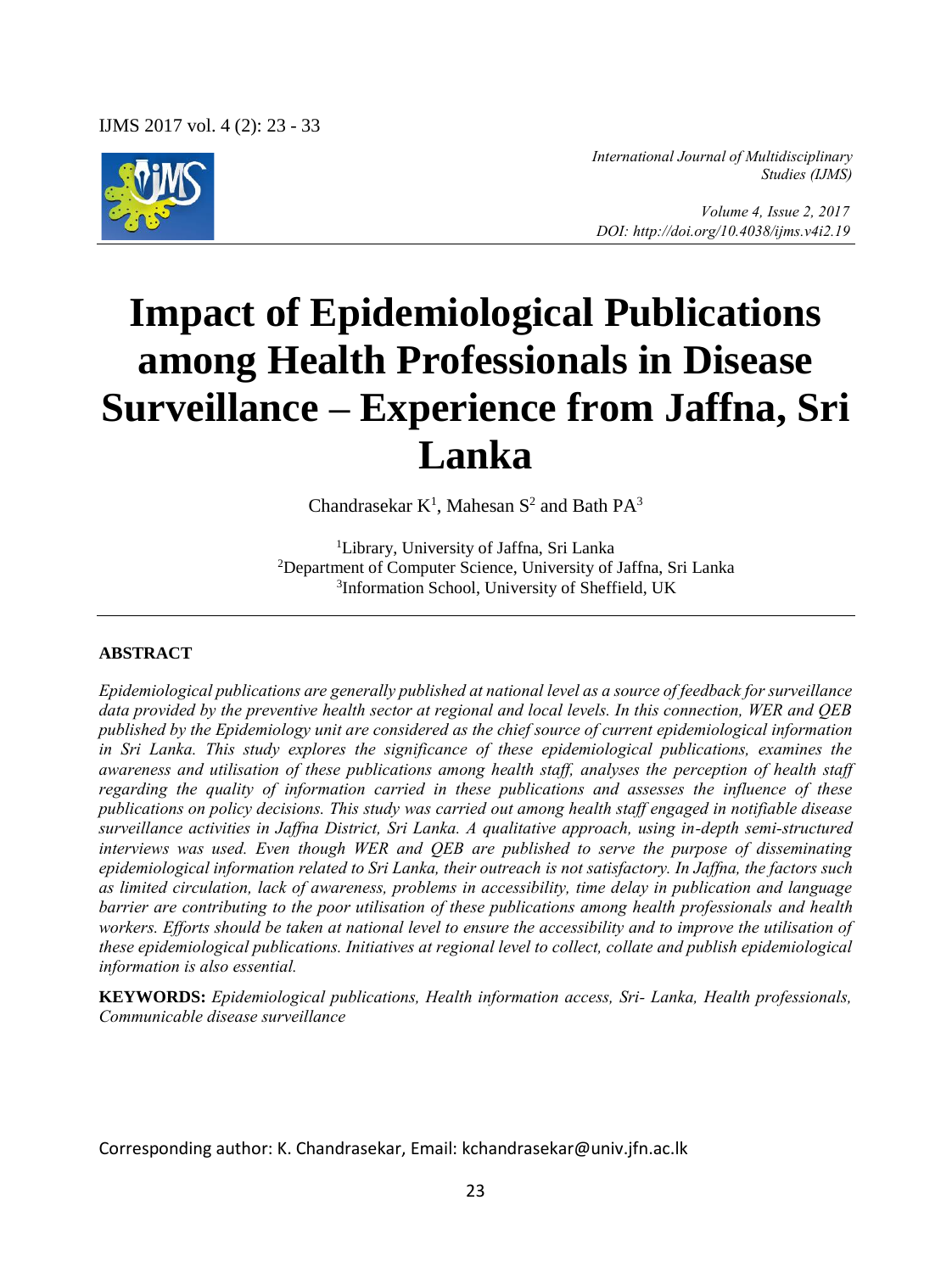## **1. INTRODUCTION**

Information has become an essential commodity nowadays and up-to-date information is vital for decision making, action and research in any discipline. Demand for good-quality health information is growing in order to provide quality healthcare (Lippeveld *et al*., 2000). The upsurge of demand for health information could be adequately met with, through the development of effective health information systems (HIS). HIS is a process through which health-related data are gathered, shared, analysed and used for decision-making (Lippeveld *et al*., 2000; Smith, 2000). In a way, it could be explained as the transformation of information into knowledge for action.

## **2. BACKGROUND**

In recent years, much interest has been shown by the health service managers and public health specialists in restructuring the information systems of the primary healthcare, as a way of improving health care delivery (Hutchison *et al*., 2011; WHO, 2008). This is because, it provides majority of healthcare services and function as a first point of contact for 75-85% of the population in the need of healthcare. Public health surveillance systems are considered as one of the important components of these primary healthcare systems, which support public health activities by providing timely, quality information (Rajeev *et al*., 2010; WHO, 2000).

A typical public health surveillance system constitutes with infectious (communicable) diseases, accidents and injuries, chronic conditions, environmental and occupational hazards, maternal and child health, healthcare for elderly, behavioural risk factors, and health promotion as some of its essential components (Smith, 2000; Thacker and Stroup, 1994). Among these, surveillance systems for infectious diseases are critical in protecting the people from diseases, by providing necessary surveillance data for timely action (Jelastopulu *et al*., 2010; Kebede *et al*., 2011; Perry *et al*., 2007). Besides, newly emerging and reemerging infectious diseases and its consequences also reveal the significance of such systems (Calain, 2007; Hanafusa *et al*., 2012; Tambo *et al*., 2014).

Surveillance data generated through these systems are used for making policy decisions, identifying priority issues, planning and implementing surveillance programmes and allocating funds and resource in relation to communicable disease prevention and control (Calain, 2007). Further, in the present context it is much used in prediction and early detection of outbreaks (Hanafusa *et al*., 2012; Tambo *et al*., 2014). Several evaluation studies on existing communicable disease surveillance systems have been reported (Green and Kaufman, 2002; Jajosky and Groseclose, 2004; Janati *et al*., 2015; Thacker *et al*., 1983). However, studies related to the epidemiological publications and their usage among health workers is scarce.

In Sri Lanka, the Epidemiology unit (at national level) publishes Weekly Epidemiological Reports (WER) and Quarterly Epidemiological Bulletins (QEB) based on the surveillance data at regular intervals, in view of providing surveillance information of infectious diseases for timely action (Epidemiology Unit, 2016). Apart from WER and QEB, the Annual Health Bulletin (AHB) published by the Department of Health services also carries epidemiological information. Since 2005 the Statistical handbook for the Jaffna District is published annually by the Regional Directorate of Health Services office (Jaffna) at the regional level (RDHS, 2015). It includes epidemiological statistics of notifiable disease incidences in Jaffna District. In addition, Suhamanchari, a quarterly magazine on health (in Tamil language) is currently published by the Association for Health Education and Development (AHEAD) (previously published by the Department of Community medicine, Faculty of Medicine, University of Jaffna), to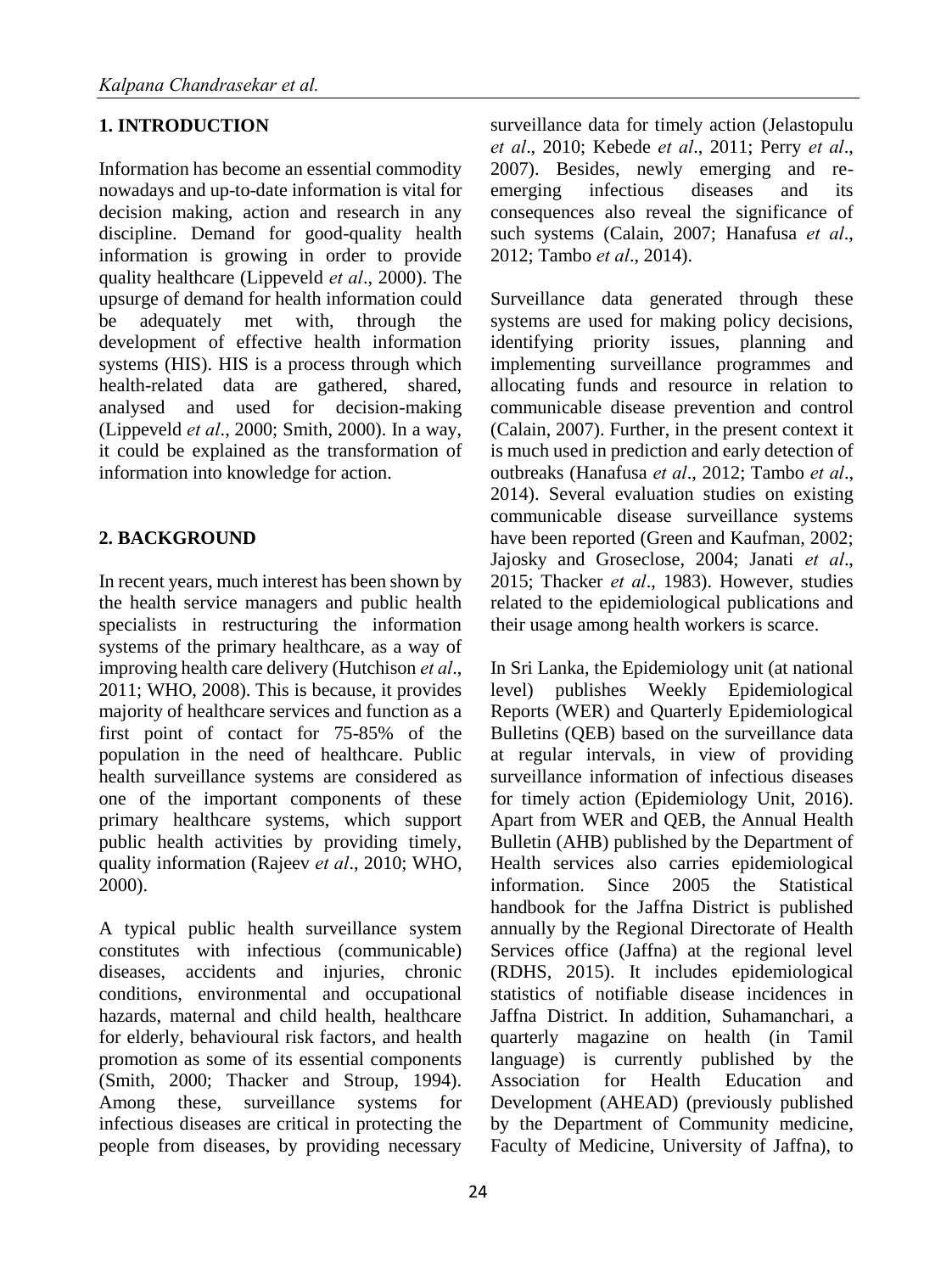create health awareness among the general public and update health workers with necessary information related to health issues pertaining to the northern region of Sri Lanka.

In this study, the WER and QEB of the Epidemiology unit are considered primarily as they are the official publications of the government at the national level and provide epidemiological statistics and surveillance information with regard to whole country. This paper intends to assess the role of these publications as a source of disseminating epidemiological information and impact of these publications among health staff, those who are engaged in disease surveillance activities in Jaffna, Sri Lanka.

## **3. METHODOLOGY**

A qualitative study (using in-depth semistructured interviews) was carried out among health staff engaged in notifiable disease surveillance activities in Jaffna District (Sri Lanka) by adopting the methodology recommended by Corbetta (2003) and Pope and Mays (1995). Ethical clearance for this study was obtained from the Ethical Review Committee, Faculty of Medicine, University of Jaffna, Sri Lanka. The main inclusion criterion for participants was them being engaged in work related to the notifiable disease surveillance system at a local level (Jaffna, Sri Lanka). In addition, officers related to disease surveillance program at regional and national levels (in Sri Lanka) were also recruited. Participants of all categories were selected randomly, from the list prepared for the selected location (Jaffna District) (Table 1). Letter of invitation along with information sheet and reply slip were sent to the selected participants, inviting them to participate in the study and also recruited via snowball sampling as found necessary. Interviews with all the respondents were tape recorded with their consent.

A pilot study was carried out with the first five interviews, and the suitability of the interview guide was assessed and slightly modified after the pilot study. In order to maintain a flow in the interview, the order of the questions were changed. All 38 participants were interviewed and recorded (Table 1). All the interviews were transcribed and analysed. Thematic analysis approach was used to identify emerging themes from the data, as suggested by Marshall and Rossman (1999) and Mason (2002). At the end, audit trial was conducted to check the validity of the study.

**Table 1:** Recruitment summary of participants at Jaffna

| <b>Healthcare Professionals (Categories)</b>   | <b>Responsibilities</b>                                                                                                               | No. of<br><b>Participants</b> |
|------------------------------------------------|---------------------------------------------------------------------------------------------------------------------------------------|-------------------------------|
| Consultant Epidemiologists (Colombo)           | Analysis of Infectious disease (ID) surveillance<br>data, dissemination of findings, and take appropriate<br>action at national level | 2                             |
| Regional Director of Health Services<br>(RDHS) | Chief administrator of the health system at regional<br>level                                                                         |                               |
| Regional Epidemiologist (RE)                   | Monitor the reporting (at the regional level) of<br>detected ID cases to the public health system at<br>national level                |                               |
| Director/ Jaffna Teaching Hospital (JTH)       | Monitor the reporting (at the institutional level) of<br>detected ID cases to the public health system at<br>local level              |                               |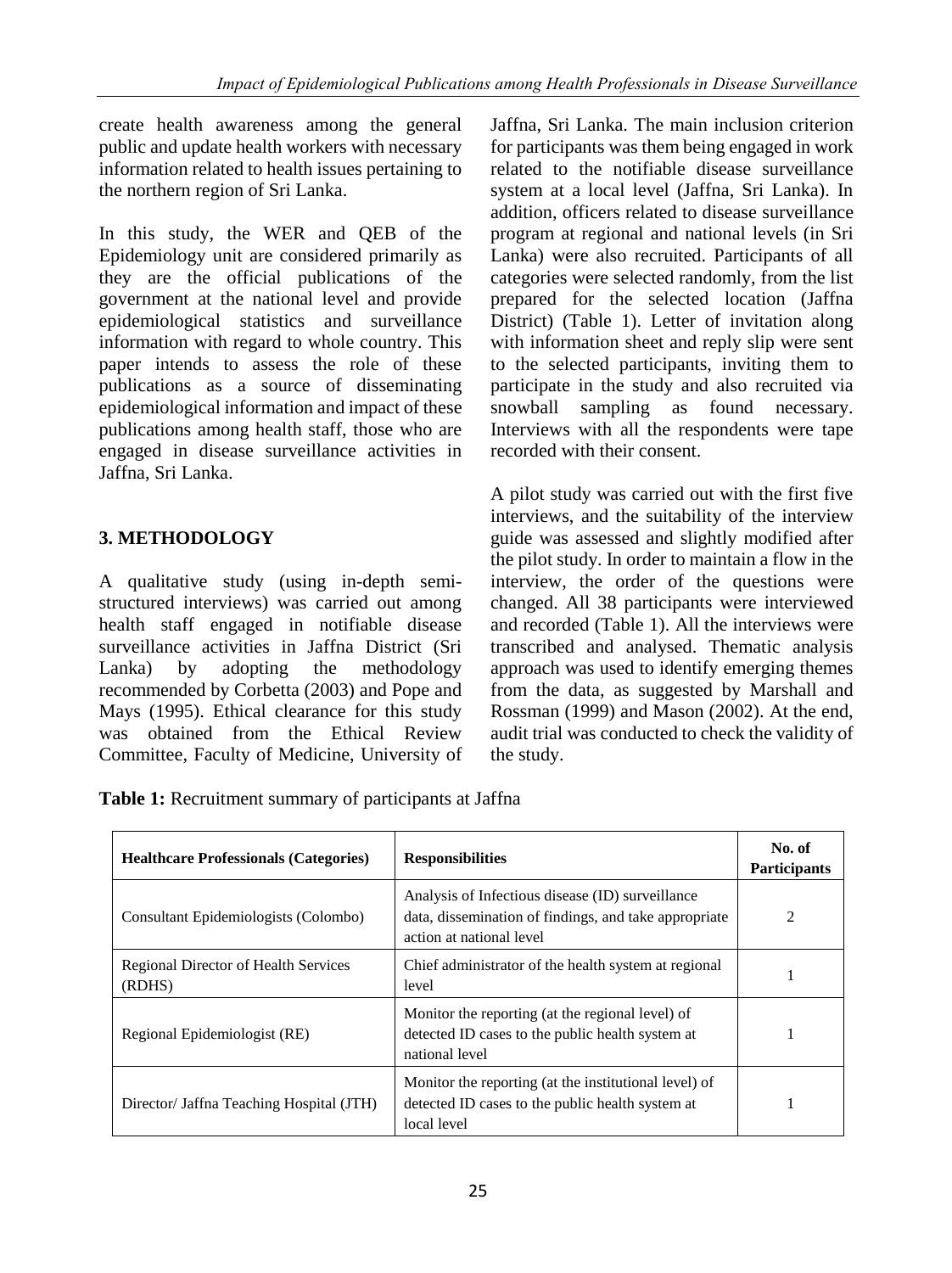| Medical Officers of Health (MOHs)                                                    | Report the confirmed ID cases to the public health<br>system at national level                    | 3              |
|--------------------------------------------------------------------------------------|---------------------------------------------------------------------------------------------------|----------------|
| Supervising Public Health Inspectors<br>(SPHIs) & Public Health Inspectors<br>(PHIs) | Investigation of infectious disease cases by the<br>public health system at local level           | 7              |
| Infection Control Nursing Officer (ICNO)<br>/ Medical Record Assistant (MRA)         | Recording and reporting of infectious disease cases<br>to the public health system at local level | $\mathfrak{D}$ |
| General Practitioners (West. Med., Govt.)                                            | Detection, registration, reporting and treatment of<br>infectious disease cases                   | 10             |
| General Practitioners (West. Med., Pvt.)                                             | Detection, registration, reporting and treatment of<br>infectious disease cases                   | 3              |
| Traditional Physicians (Indi. Med., Govt.)                                           | Detection, registration, reporting and treatment of<br>infectious disease cases                   | 2              |
| Traditional Physicians (Indi. Med., Pvt.)                                            | Detection, registration, reporting and treatment of<br>infectious disease cases                   |                |
| Medical Laboratory Technicians (MLTs)                                                | Confirmation of the infectious disease                                                            | 2              |
| WHO Consultant/Coordinator                                                           | Representative of the WHO                                                                         | 1              |
| <b>Total No. of Participants</b>                                                     |                                                                                                   |                |

#### **4. RESULTS AND DISCUSSION**

As in any other field, information has become an essential commodity in health services too. Regarding disease surveillance, epidemiological publications are the main sources of current epidemiological information. However, scarcely any literature was found on the usage of epidemiological publication. Hence, this study examined the impact of epidemiological publications among health professionals and health workers in a selected geographical location (Jaffna District) in Sri Lanka.

Sri Lanka is a developing country in Asia with a land area of approximately 62,705 square kilometers and a population of approximately 20 million. In addition to allopathic system of medicine, the Siddha, Ayurveda, Unani, Acupuncture and Homeopathy systems are also practised in Sri Lanka. Jaffna District is located in the Northern Province of Sri Lanka, which was severely affected by 30 years of civil war in Sri Lanka. Moreover, Health services in the Jaffna District (Sri Lanka) are delivered to a population of approximately 610,640 (as at December 31, 2013) (Department of Census and Statistics, 2016), through 11 Medical Officers of Health (MOH) units, 105 allopathic, and 116 indigenous medical institutions located (both in the government and private sectors) (Table 2).

**Table 2.** Distribution of Healthcare institutions in Jaffna, Sri Lanka

| <b>Healthcare Institutions at Jaffna</b><br>(Categories) |                      | Total<br>Number |
|----------------------------------------------------------|----------------------|-----------------|
| Western medical<br>institutions                          | Government<br>sector | 43              |
|                                                          | Private sector       | 62.             |
| Indigenous medical<br>institutions                       | Government<br>sector | 42              |
|                                                          | Private sector       | 74              |
| Medical laboratories                                     |                      | 09              |
| <b>MOH Offices &amp; RDHS Office</b>                     |                      | 12              |
|                                                          | Total                | 242             |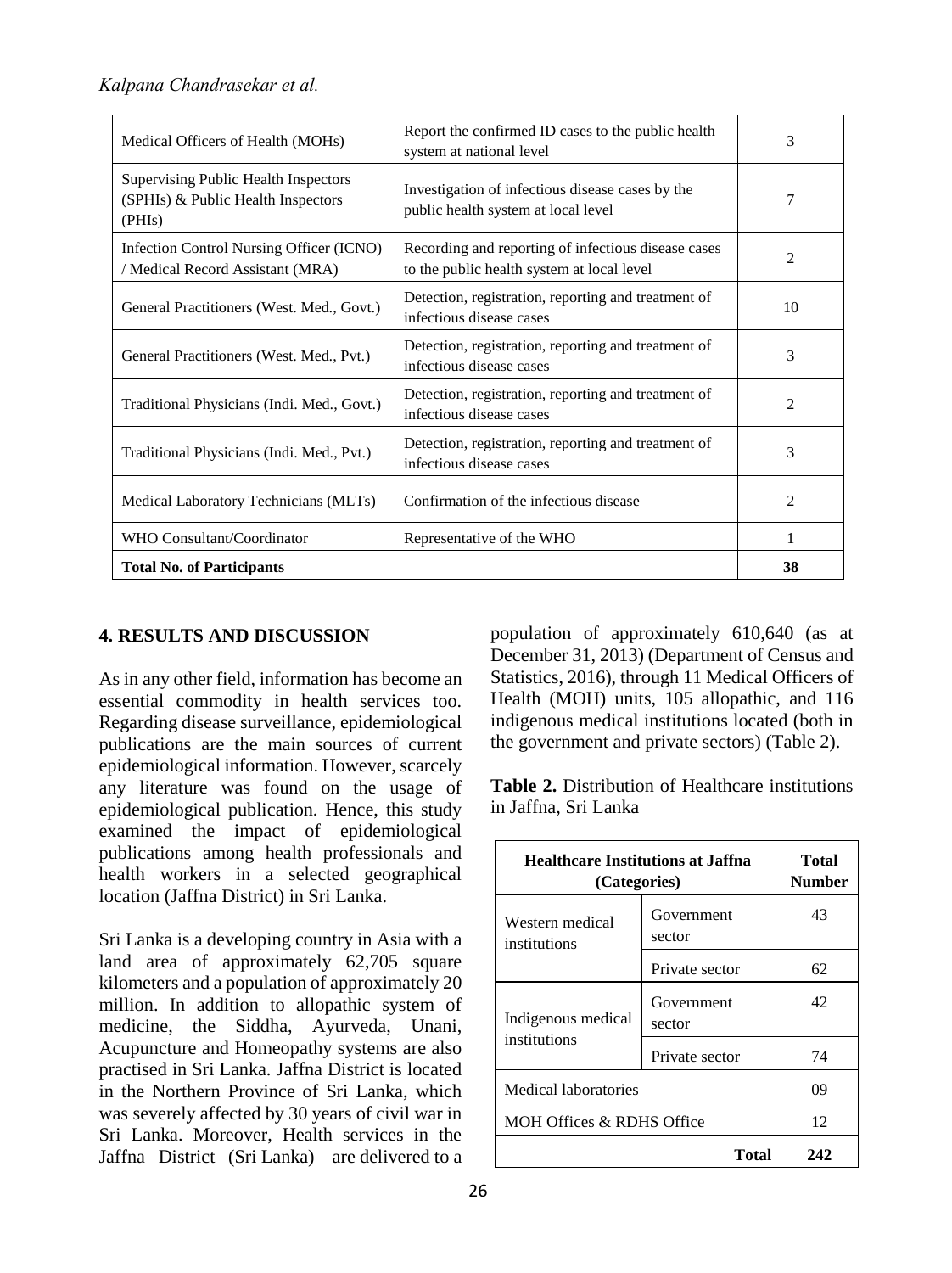In this study, it was observed that the majority of the health staff do not have adequate facilities at their workplaces for updating their medical knowledge. In Jaffna, JTH and BH Point Pedro have library facilities other than the library at the Faculty of Medicine at the University of Jaffna. No other hospitals have such facilities. Further, western medical practitioners in the private sector and traditional medical practitioners depend largely on the media for current information. Apart from these sources, some medical practitioners on their own interest subscribe to foreign medical journals and newsletter of Jaffna Medical Association.

Regarding disease surveillance, epidemiological publications published by the Epidemiology unit (at national level) are considered as a source of feedback for surveillance data provided at regional and local levels, in Sri Lanka. This study analysed and revealed the issues related to these official publications (WER and QEB) of the Epidemiology unit, in connection with communicable disease surveillance. Significance of these epidemiological publications, awareness and utilisation of these publications among health staff, the quality of published information and the influence of these publications on policy decisions are discussed in detail, in the following section.

## **4.1. Significance and awareness of epidemiological publications among health staff**

The significance of these epidemiological publications is twofold. These publications serve as a feedback to surveillance data collected through the surveillance process, and feature article (on health issues of current interest) in each issue of the WER is informative as well as helpful in disease prevention and control activities. In the WER, the surveillance data are usually presented and documented in the form of statistical tables. This would enable the health staff to identify the disease pattern in a specific locality, to compare the prevalence of a particular disease in different regions, and to

take early action in case of disease outbreaks. It was pointed out in the interview that these epidemiological statistics are very essential for providing factual justification to obtain financial assistance for prevention and control programmes of infectious diseases.

Regarding the awareness of these epidemiological publications among health staff attached to western medical system, it was observed that majority of the health officers are aware of these publications, because they have been taught about these epidemiological publications during the medical training; and some have used them for their research as well. Moreover, in the preventive sector, public health workers are made aware of these publications during their in-service training programmes and advised to read those publications in order to update their knowledge. However, accessibility and language are the major barriers that affect their interest towards these publications, which is discussed under the section 'utilisation of epidemiological publications'.

With regard to indigenous medical system, preventive healthcare is not a separate component. As such, most of the traditional medical practitioners are not aware of these publications. On the other hand, institutionally trained indigenous medical practitioners are however aware of these publications. Furthermore, lack of epidemiological publications in the indigenous medical system is also found to be a major drawback.

## **4.2. Utilisation of epidemiological publications**

In relation to utilisation, it was observed that usage of these epidemiological publications by health workers in Jaffna is very poor. This is mainly due to problems in accessibility, timeliness of publication and medium of publication. One of the Consultant epidemiologists at the Epidemiology unit reported that they are sending their epidemiological publications (WER and QEB)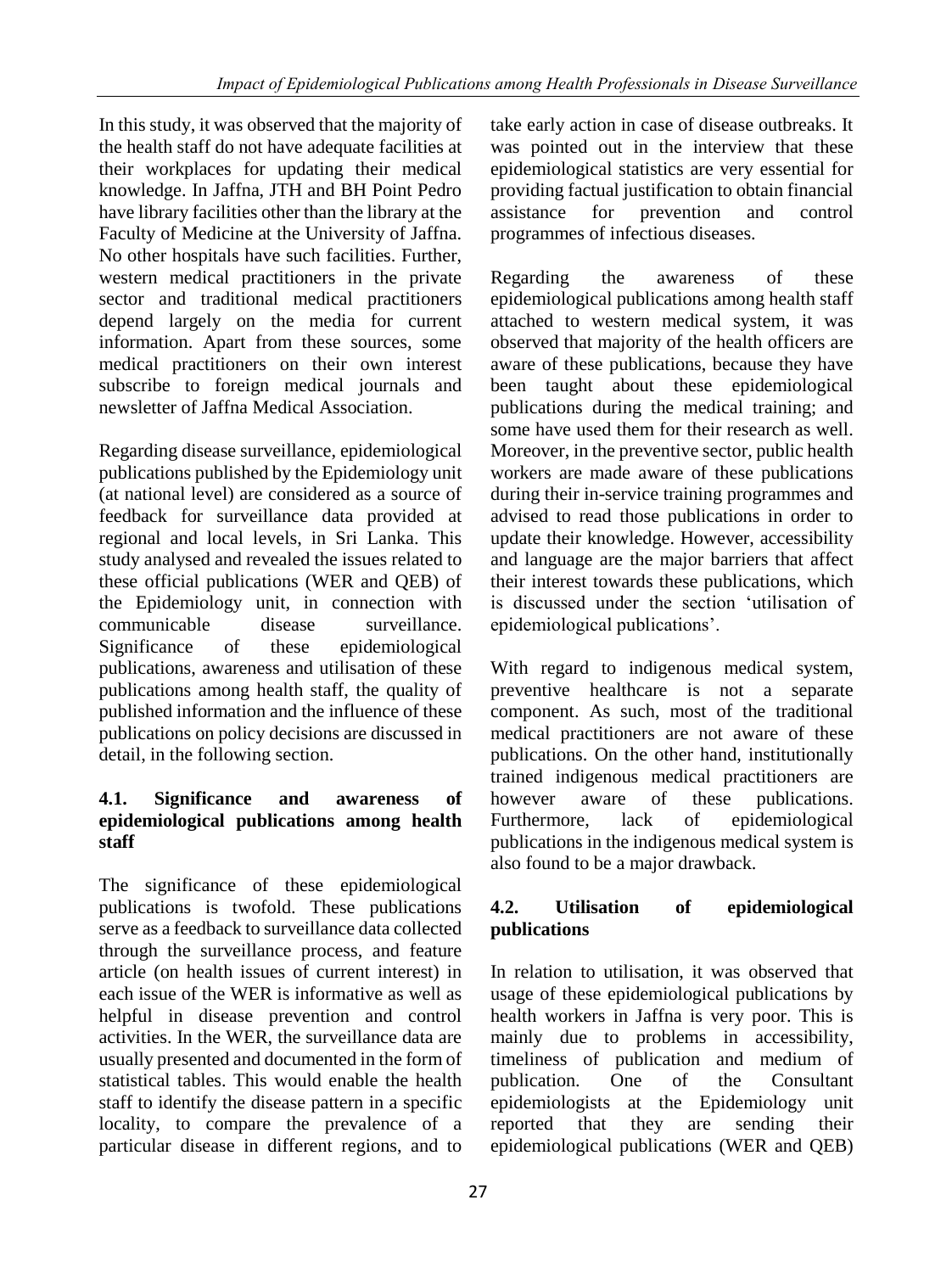to all the healthcare institutions in the government sector free of charge. At the same time, these publications are also publicly accessible in their Epidemiology unit website. However, no assessment has been made so far on the extent of utilisation of these publications at a local level.

In Jaffna, access to these publications is limited. It is available only in 34 medical institutions (out of 242) such as RDHS office, MOH offices, hospitals with inpatient facilities, JTH and Faculty of Medicine, University of Jaffna. None of the traditional medical institutions, western medical institutions in the private sector and primary healthcare units in the government sector are supplied with these publications (Table 2), nor the public health inspectors who are the field level staff involved in prevention and control of infectious diseases.

One western medical practitioner of the study stated that the Epidemiology unit sends one copy of their publications to each MOH and expects the MOH to distribute copies to all PHI areas under their purview. This is not practically feasible at MOH level due to financial constraints. Suggestion for an alternative way given by a participant is:

*They [Epidemiology unit] must send a bundle to the RDHS. There are only 25 districts. So, the Epidemiology unit will have to send only 25 bundles… to the 25 RDHS. And each RDHS divided into 25-30 PHIs. So, the work is… if you ask the Epidemiology unit to send 25 X 25… 625 forms to everybody that is… that's why it doesn't work. (WHO Consultant)*

As he suggested, the work has to be decentralised in order to disseminate the information.

Apart from public health workers, even in hospitals copies of the epidemiological publications are kept in the library or administrative office of the institution without being circulated among the medical officers

attached to those hospitals. Further, it was suggested by the participants that as these publications also function as a feedback for the notifications sent by the medical practitioners, its accessibility for concerned people has to be ensured. She stated:

*if it is beautifully filed and kept, then what is the use? You know, where these mistakes... because of which, the doctors are not actively involved. Because, they are not made aware of what is happening or what has been done. (Western medical practitioner/Hospital)* 

It was also pointed out that unless feedback is given to those who notified, they will not bother continuing notification:

*.... If you train these people and get them to contribute to the notification, then it is obligatory on the part of the Epidemiology unit to send them the… what they sent. Because, unless you have a two-way communication… now say, if I send notifications regularly and I don't get any feedback… I am not going to stick on to that. (WHO Consultant)* 

It was also observed that these epidemiological publications do not reach the primary healthcare units in the government sector nor the medical institutions in the private sector. When inquired regarding this at the preventive sector, the reply was:

*these Private practitioners... if they are interested to know about the present status... we can from the local MOH.... we can give the particulars. (Health administrator/Regional level)* 

However, medical practitioners in the private sector are not ready to contact any source for surveillance information, because they are more concerned with diagnosis and treatment of diseases and expect that the surveillance information should be disseminated to them by the preventive sector. Though, these medical practitioners do not send notifications to the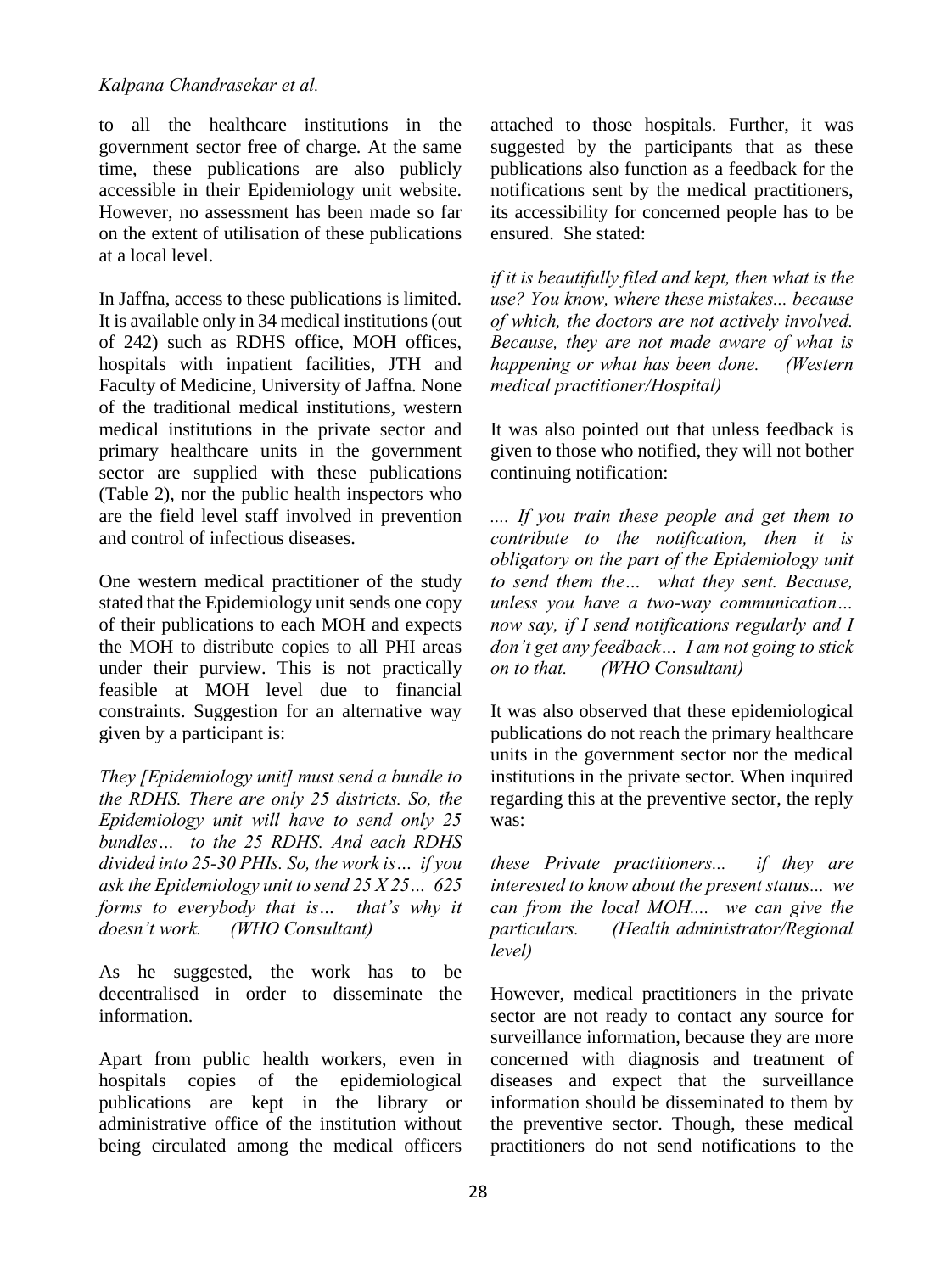MOH or Epidemiology unit when they come across cases with notifiable diseases. Further, such epidemiological publications do not exist in the traditional medical system. Hence, it is important to improve the accessibility of the epidemiological publications of the Epidemiology unit to public health workers and western medical practitioners in the private sector as well as in the government medical institutions with inpatient care. In addition, traditional medical practitioners and government medical institutions with outpatient care should also be provided with access to these publications. One suggestion given by a respondent is that more responsibilities have to be given to the regional level in relation to coordination of surveillance activities.

*if the Epidemiology unit communicates with the… what I say was now say, if all the notifications go to the RE. The RE must send the weekly returns to the people who… send the notifications. It's only then, they get encouraged and they'll continue to send. Instead of… you see, if you allow them to send it to the respective MOH… eh… we don't know… nobody knows whether they are sending or not. But, if you can get it… the RE get it, but of course it'll be a little work for you… extra work. Then, he can sort out… right… this is… this man… this man… and send it. And then, even the WER… if it comes… can access it and get printouts or something and post it to the… Because, I don't know whether all the Private practitioners will have access to the websites. But, they can… at least, hardcopies can be sent to the… So that, you develop a rapport. (WHO Consultant)* 

Regarding the issue of public access to these epidemiological publications, it was pointed out that these publications are very technical and cannot be understood by the public. However, the content of these publications is very useful even for the public. So it was recommended that it should be the duty of the Health Education Officers (HEOs) in the preventive sector to interpret it and disseminate the information to the public, via health education programmes.

Another important problem related to utilisation of epidemiological publications is the timeliness of these publications. Since the notifiable disease status at different districts in Sri Lanka is presented in WER, it would serve the purpose of taking early measures to prevent the spreading of diseases (especially from one district to another) only if it reaches the hands of public health workers on time. One of the major issues pointed out by several participants is the time taken for these publications.

*1-1½ months delay in WER; three months delay in QEB; Then, approximately one year delay when it comes to AHB…... (SPHI)*

Due to this delay in publication, most of the time, information in these publications gets outdated when it reaches the hands of public health workers. When queried regarding this long delay in publication, one of the Consultant epidemiologists at the Epidemiology unit stated that they had not been getting any allocation from the government for these publications and it depends exclusively on the support from UNICEF; they also bear the printing cost of the English version of WER. The cost for posting these publications is somehow managed by the Epidemiology unit, which is also expensive.

Comparatively, publishing it on the Epidemiology website would be less expensive, but, it will not reach the required audience unless satisfactory IT facilities are provided at a local level. Further, it was observed that financial constraints are the main issue for the limited distribution of these publications. It was also reported at the Epidemiology unit level that if any private practitioners request an individual copy of these epidemiological publications they will send it. However, due to inadequate funding facilities it is not feasible for the Epidemiology unit to distribute these publications to private practitioners throughout the country. Apart from these, postal delays also affected the timely delivery of these publications. It was a serious problem in Jaffna during the unrest period, sometimes they got lost in the post too.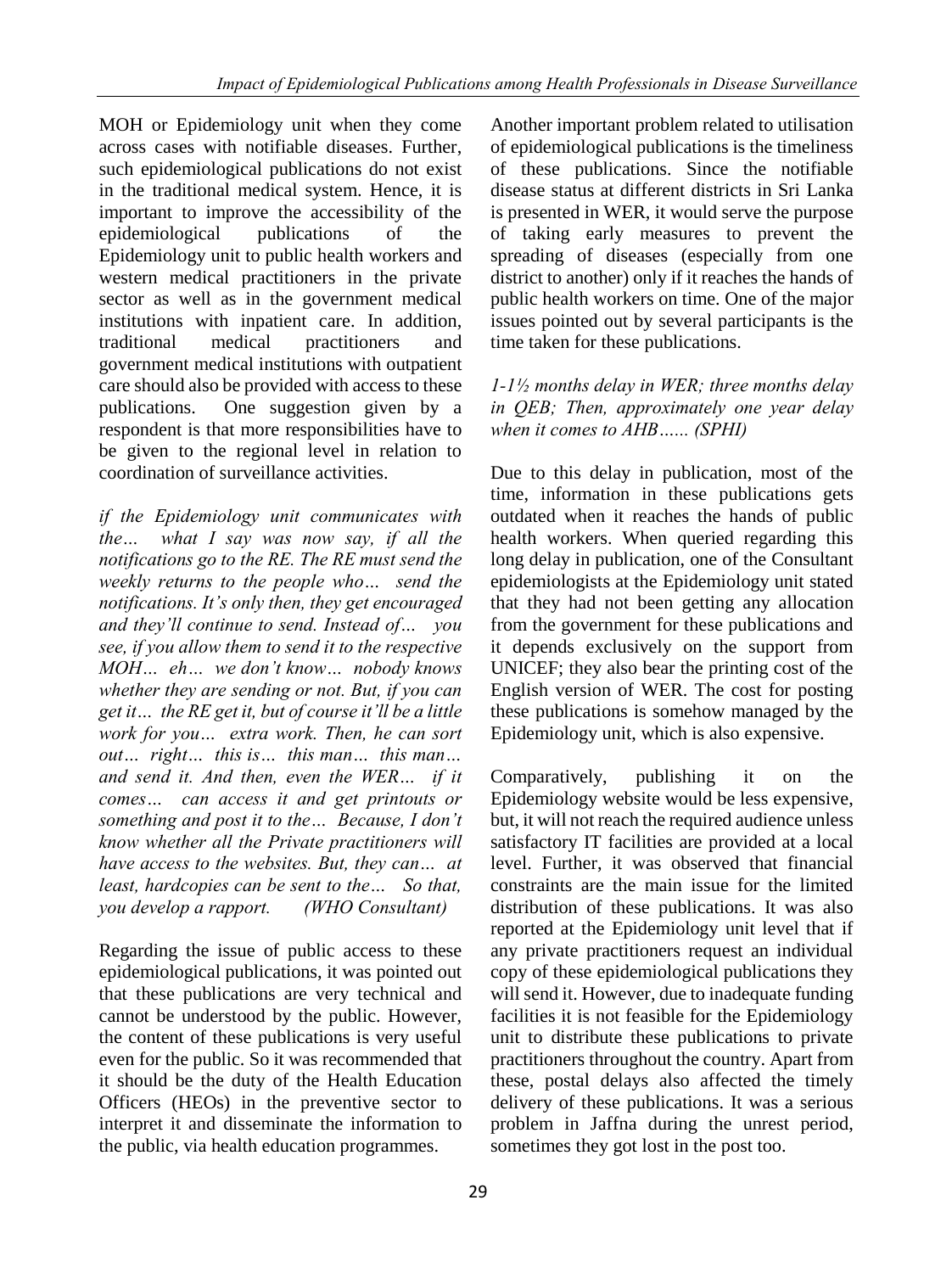Language also hinders the utilisation of these publications at public health inspectors' level. Usually public health workers are trained in the local languages, namely Sinhala and Tamil. Hence, they are not able to understand these publications in English. As such, it is advised by the Epidemiology unit to summarise the content of these publications in the epidemiological meetings conducted at MOH level. However, the problem in Jaffna is that all MOH areas (except for one) are functioning with the help of SPHI or PHI as an Officer in-charge in-lieu of an MOH. In this situation, it is not feasible in Jaffna to carry out such activities. However, the Epidemiology unit had taken steps to publish WER in local languages, but, due to inadequate financial assistance and lack of translation facilities, they find it difficult to continue after publishing a few issues. The same difficulties were pointed out at regional level in Jaffna also, in addition to human resource shortage, when enquired whether they would be able to do it at regional level.

#### **4.3. Quality of information in epidemiological publications**

The information provided in these publications is highly technical and helpful in preventive activities in addition to updating the knowledge of health personnel. Among several health related publications by the Ministry of Health, WER and QEB are the important publications related to disease surveillance published by the Epidemiology unit at national level. WER contains data from notification and feature articles on issues or topics which are of current interest to health staff, published weekly. Usually these feature articles provide information on the latest situation of the disease, diagnosis, prevention and management, in order to update the health staff. Besides, QEB is published on a quarterly basis and includes a detailed discussion on the notifiable diseases situation in the country for a particular quarter. Almost all the participants in this study expressed their satisfaction with these publications.

in WER. However, completeness and timeliness of notification statistics presented in the WER are not up to the desired quality. Further, during the past several years, notification statistics of Jaffna district did not reach the Epidemiology unit in time due to postal delays and transport difficulties. Therefore, in WER it was indicated as 'not applicable' against Jaffna district. This was a big disappointment to the preventive health staff in Jaffna district, those who had worked under several difficulties and maintained the surveillance statistics. Currently, the situation is improving and surveillance data are sent to the Epidemiology unit by e-mail from RDHS office, in order to maintain the timeliness. Besides this, notification statistics help the preventive sector in identifying the prevalence of notifiable diseases in their area and compare the disease occurrence in their district with that in other districts. However, it is commented by one of the preventive sector staff that notification data without an analytical discussion (in WER) is difficult to understand. Further, he also pointed out that rather than notified cases, it would be more helpful if statistics of confirmed cases are presented, being separated from suspected cases which are normally included in the notified cases. Besides, specialised campaigns exist for certain

Regarding the quality of information in these publications, it was observed that most participants are impressed by the feature articles

notifiable diseases in addition to the routine surveillance system of Sri- Lanka. These campaigns were formed in order to collect additional information on priority health issues, as the data delivered by the routine surveillance system were insufficient. It was observed that the surveillance statistics reported by the routine surveillance system differs from that reported by these specialised campaigns. This is due to lack of coordination between these two systems at local and regional levels. To overcome this problem it was suggested by a western medical practitioner that authority for disseminating the information related to these particular notifiable diseases should be given to one system and it is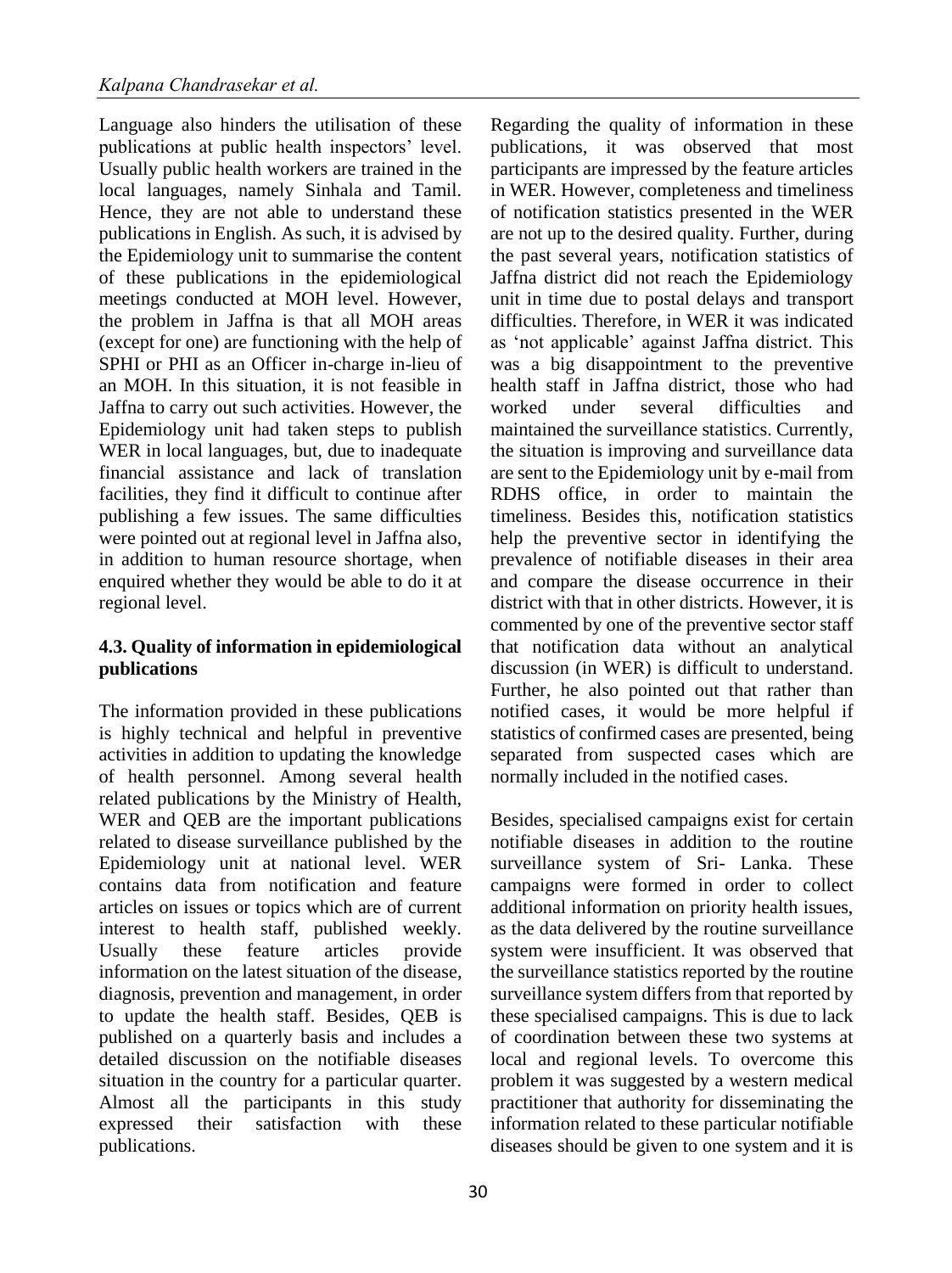accepted that data from specialised campaigns are more reliable.

#### **4.4. Influence of epidemiological information on policy decisions**

Generally, surveillance statistics presented in these epidemiological publications have an impact on policy decisions taken at a national level, by providing justification with statistical evidence. Even though policy decisions are made at national level, the implementation part has to be carried out by the Provincial councils, due to devolution of powers according to the 13th amendment to the Sri Lankan constitution. Due to poor coordination at national and provincial levels, it was observed that the implementation part of health policies is not carried out satisfactorily.

Further, in relation to health policies, these surveillance statistics provide clear justifications on certain issues such as whether to introduce a new vaccine, measures to be taken when an infectious disease is spreading in an epidemic proportion, etc. Moreover, foreign aid for certain health projects is obtained and external assessments are also carried out based on these statistics. It was also pointed out by a public health worker that the newly revised forms for notification and investigation revealed that the suggestions given by them at local and regional level meetings are considered in designing these forms. Actually the revised forms reduce the duplication of work and requests for certain additional information.

Usually in the health sector, policy decisions are made at the top and are transferred down to the bottom level, where no policy decisions are made at all. A western medical practitioner expressed his views as:

*DGHS coming, asking us... talking to us. Epidemiologist coming... presenting his report. Informing that... Dengue in Puttalam is so much… Kurunagal is so much. Who is studying this report... who is responsibly acting on these.* *Information that they are getting… then policy decision… feedback. Whether these things are happening... nobody look into that. (Western medical practitioner/Hospital)*

According to the views of the participants, higher authorities are burdened with added responsibilities and thus lack time for fulfilling each and every matter in health and some authorities behave irresponsibly but escaping from disciplinary actions as well.

## **5. CONCLUSION**

Even though these epidemiological publications are introduced to serve the purpose of disseminating the epidemiological information related to Sri Lanka, their outreach is not satisfactory. Due to financial constraints, these publications are published in limited numbers and distributed to government hospitals with inpatient facilities, RDHS, RE, MOH officers and medical educational institutions, but not to any other institutions or officers. As such, only 14% of the medical institutions in Jaffna are getting these publications. Indigenous medical institutions, western medical institutions in the private sector, government medical institutions with outpatient care and PHIs are not supplied with these publications and results in lack of awareness. They should be supplied with these publications because nearly 50% of the outpatients in Jaffna are treated in the private sector, and PHIs are the field level staff, who are involved in disease surveillance activities. It is essential that indigenous medical practitioners should also be made aware of these epidemiological publications.

Apart from awareness, factors such as problems in accessibility, timeliness of publication and medium of the publication are also affecting the effective utilisation of these publications. Regarding the quality of information provided in these publications, most of the participants are satisfied, except for a few, who expect the matters a bit more understandable. The extent of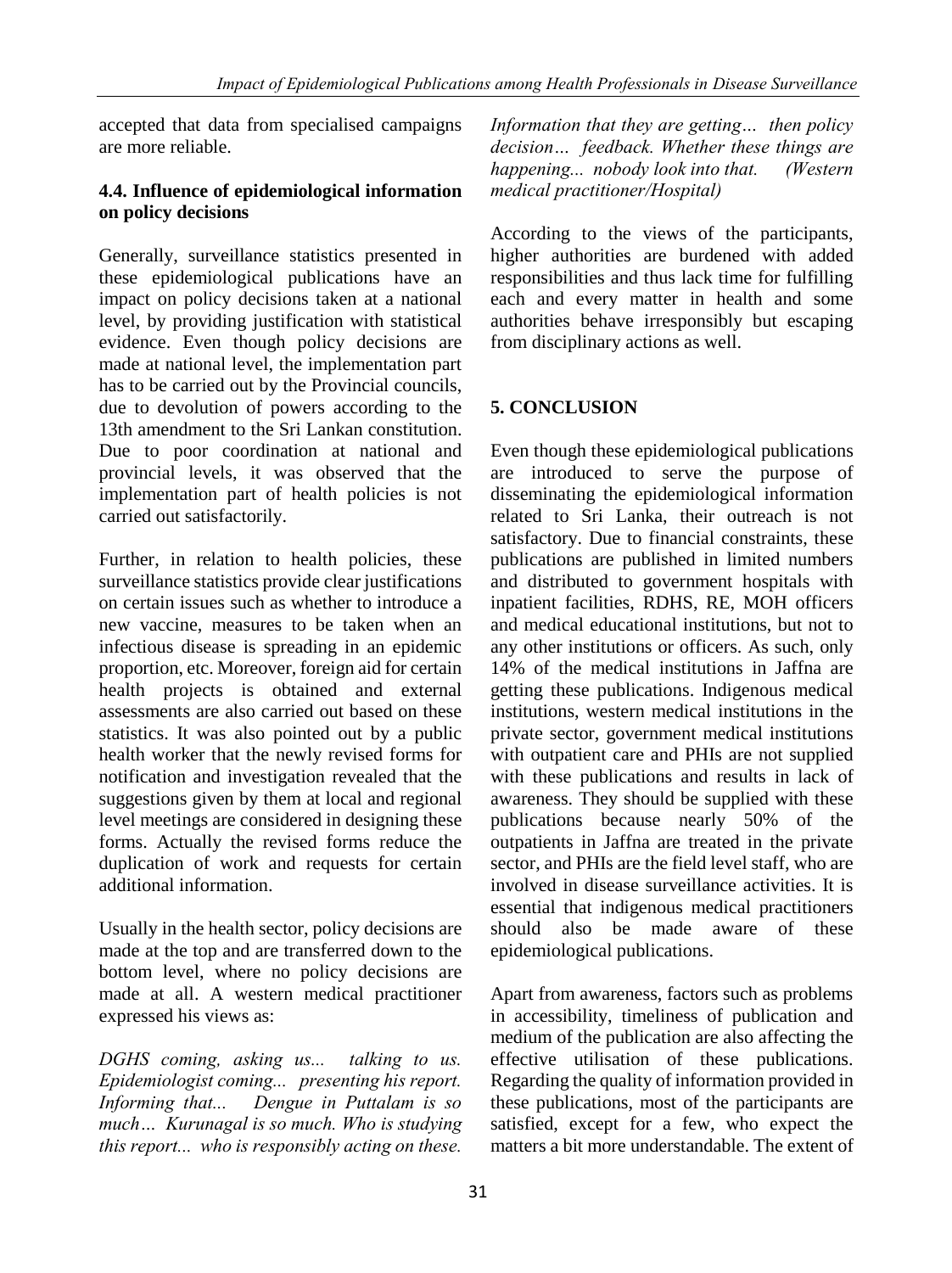utilisation of surveillance statistics in policy decision making at local level is limited due to lack of interest and it is considered as a responsibility of higher authorities.

This study revealed that adequate efforts should be taken at national level to ensure the accessibility and to improve the utilisation of these epidemiological publications among health professionals and health workers at a local level. Initiatives should be taken to publish epidemiological information at regional level. Further, dissemination of health information to the community through health education programmes should be the responsibility of the regional and local level health authorities. It is also recommended to have a website for every RDHS division in order to furnish health sector issues (including disease surveillance particulars), along with IT facilities at peripheral healthcare institutions to have access to the website.

This paper examined the influence of official publications (WER and QEB) of the Epidemiology unit (Sri Lanka) on disease surveillance, and proposed suggestions to improve effective utilization of these publications among health professionals and health workers. Moreover, this study would enlighten the health workers on the importance of epidemiological information related publications and their wider access, in view of prevention and control of infectious diseases. Above all, this study intended to make a contribution to the health information access, as existing literature related to epidemiological publications is limited.

#### **ACKNOWLEDGEMENT**

We thank all the participants of this study for their support. Financial assistance was obtained under a Commonwealth Split-site Doctoral Scholarship tenable in the UK.

#### **REFERENCES**

CALAIN PHILIPPE. Exploring the international arena of global public health surveillance. Health Policy and Planning 2007;  $22: 2-12.$ 

CORBETTA P. Social research: theory, methods and techniques. London: Sage Publications. 2003.

DEPARTMENT OF CENSUS AND STATISTICS, Sri Lanka. Available in http://www.statistics.gov.lk/DistrictStatHBook. asp?District=Jaffna. Accessed on June 2016.

EPIDEMIOLOGY UNIT, Sri Lanka. Available in http://www.epid.gov.lk. Accessed on May 2016.

GREEN MS & KAUFMAN Z. Surveillance for early detection and monitoring of infectious disease outbreaks associated with bioterrorism. Israel Medical Association Journal. 2002; 4(7): 503-6.

HANAFUSA S, MUHADIR A, SANTOSO H, TANAKA K, ANWAR M, SULISTYO E & HACHIYA M. A surveillance model for Human Avian Influenza with a comprehensive surveillance system for local-priority communicable diseases in South Sulawesi, Indonesia. Trop Med Health. 2012; 40(4): 141– 7.

HUTCHISON B, LEVESQUE JF, STRUMPF E & COYLE N. Primary health care in Canada: systems in motion. Milbank Quarterly. 2011; 89: 256–88.

JAJOSKY RA & GROSECLOSE SL. Evaluation of reporting timeliness of public health surveillance systems for infectious diseases. BMC Public Health 2004; 4(29). Available in the set of the set of the set of the set of the set of the set of the set of the set of the set of the set of the set of the set of the set of the set of the set of the set of the set of the set of the set of http://www.biomedcentral.com/1471-

2458/4/29. Accessed on March 2007.